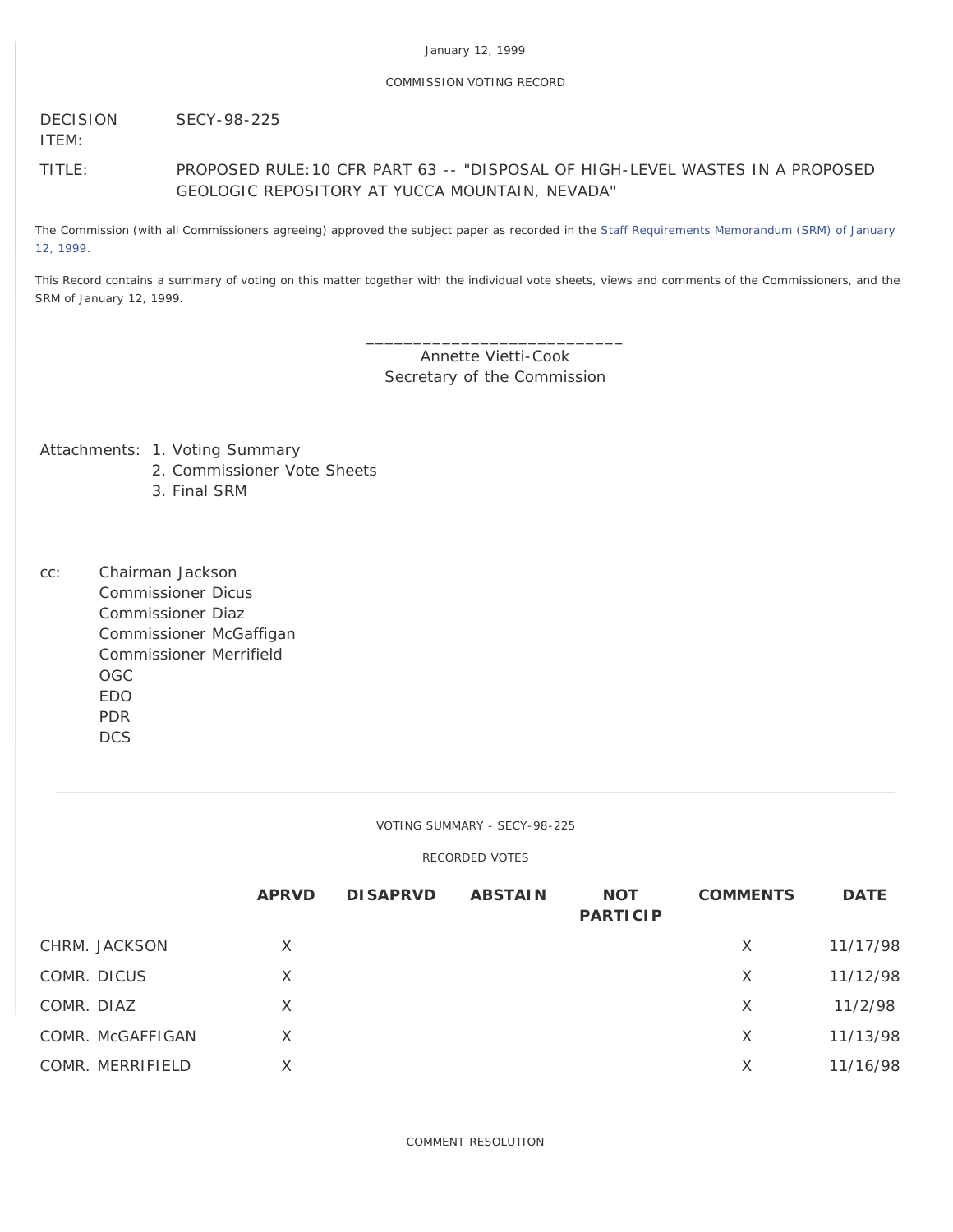In their vote sheets, all Commissioners approved the staff's recommendation and provided additional comments. Subsequently, the comments of the Commission were incorporated into the guidance to staff as reflected in the SRM issued on January 12, 1998.

# **Chairman Jackson's Comments on SECY 98-225**

In its statement of considerations, the staff has appropriately addressed the basis for the NRC rulemaking action at this time, i.e. prior to the EPA issuing standards. The staff makes it clear that it is issuing the NRC proposed rule now, because deferral until EPA standards are in place would make it impossible for NRC to issue final implementing regulations within one year of EPA's action, as specified in the Energy Policy Act. DOE has indicated that NRC regulations providing its approach for the requirements are needed for the national program to proceed without further delay.

I considered issuance of the draft rule without the proposed health and safety standard (25 mrem), because 1) DOE is most interested in a regulation that provides NRC's approach for the requirements, 2) by law, NRC must have regulations that conform to the EPA standards, and 3) perception of some stakeholders is that NRC-published standards at this time are unnecessary. However, the staff has proposed a "placeholder" all-pathways dose standard that is protective of public health and safety, and that maintains consistency with NRC radiological criteria for license termination and other waste management facilities. In addition, the proposed rule is generally consistent with the recommendations of the National Academy of Sciences, and is consistent with the overall movement of the NRC to risk-informed, performance-based regulation. Many times in the FRN, the staff clearly states its recognition of the fact that when the EPA issues its final standards, or if pending legislation affecting the regulation of HLW is passed, these proposed regulations may need to be amended. If changes to the regulation are needed based on the EPA eventual standards, the effect on schedule and resources would be minimal, since the Commission could go to direct final rulemaking for amendment of Part 63.

Therefore, I approve for publication the notice of proposed rulemaking that includes alternative one, i.e., a proposed rule with risk-informed, performance-based criteria (with a "placeholder" 25 mrem standard) for both pre-closure operation and post-closure performance of the Yucca Mountain high-level waste repository.

The staff should clarify in the FRN, in the regulatory analysis, and in the congressional letters its reference to "implementable" standards, to avoid misinterpretation of that term as meaning "able to be met by DOE."

Finally, in this draft FRN, the staff references the ongoing Commission evaluation of the hearing process and the impact this may have on Part 63, but states that it is not seeking comment on this matter in this rulemaking. The staff should not use this rule as a forum for the evaluation of the hearing process that is being addressed as a separate agency-wide action. Since reference to the hearing process evaluation would result in comments on it, the staff should remove discussion of the separate hearing process action from the FRN. This rulemaking should focus on the high-level waste repository issues, and reserve hearing process discussion for any action resulting from the agency-wide evaluation.

### **Commissioner Dicus' comments on SECY-98-225**

I approve publication of the proposed rulemaking, I concur with Commissioner Diaz' comments commending the staff for its work in this matter and the staff's initiative to include risk-informed, performance based criteria for pre-closure operations (alternative 1). I also approve the proposed rulemaking's approach with respect to its equivalent to [10 CFR 50.59](http://www.nrc.gov/reading-rm/doc-collections/cfr/part050/part050-0059.html). With respect to the nature of the licensing proceeding, I would prefer that the FRN be limited to noting that the matter is under Commission review as part of its broader efforts to improve the effectiveness of NRC programs and processes.

It is important to strive for uniformity in the regulatory process and this is a factor in my decision to approve the adoption of an equivalent to 50.59 contingent on possible future revisions to conform it to revisions to 50.59. The need for uniformity is also a factor in my supporting the proposed radiation protection standards. The FRN should note that the standards are also consistent with those adopted by the NRC for termination of licenses. While the FRN recognizes NRC's statutory mandate to use EPA standards when they are issued, the FRN should make clear the Commission's position that the proposed radiation dose standards (1) are protective of the public health and safety and environment and (2) are consistent with national and international recommendations for radiation protection standards. The FRC should be revised accordingly and a markup is [attached](#page-3-0). (Please see hard copy for the markup.)

#### **Commissioner Diaz's comments on SECY-98-225**

I would like to commend the staff for its analysis of the technical issues associated with deep geologic disposal, and for proposing a rule that employs a feasible and accountable regulatory approach. The proposed rule is the product of many years of comprehensive analysis of the best available science and technology, of interactions with international and national bodies, and of intensive engagements with the Environmental Protection Agency and the Department of Energy. The management of high level radioactive waste (HLW) is a national issue important to the American people. The staff, responsive to the direction set by the Commission, has developed a sound, science-based framework for the Commission to exercise its independent decision-making responsibility in the licensing of a HLW repository. The establishment of effective, efficient, and timely rules that are protective of public health and safety and of the environment are required for the Commission to fulfill its responsibilities. In considering this proposed rule, I have been guided by the NRC's Principles of Good Regulation, including the fundamental notion that the American taxpayer, the rate-paying consumer, and licensees are all entitled to the best possible management and administration of regulatory activities.

The staff's proposal to use risk assessment in the rule will provide the most efficient means to address expected licensing issues related to Yucca Mountain. Risk assessment will also maintain flexibility to permit the introduction of new technologies that would enhance repository performance and provide further assurance of adequate protection of public health and safety and of the environment.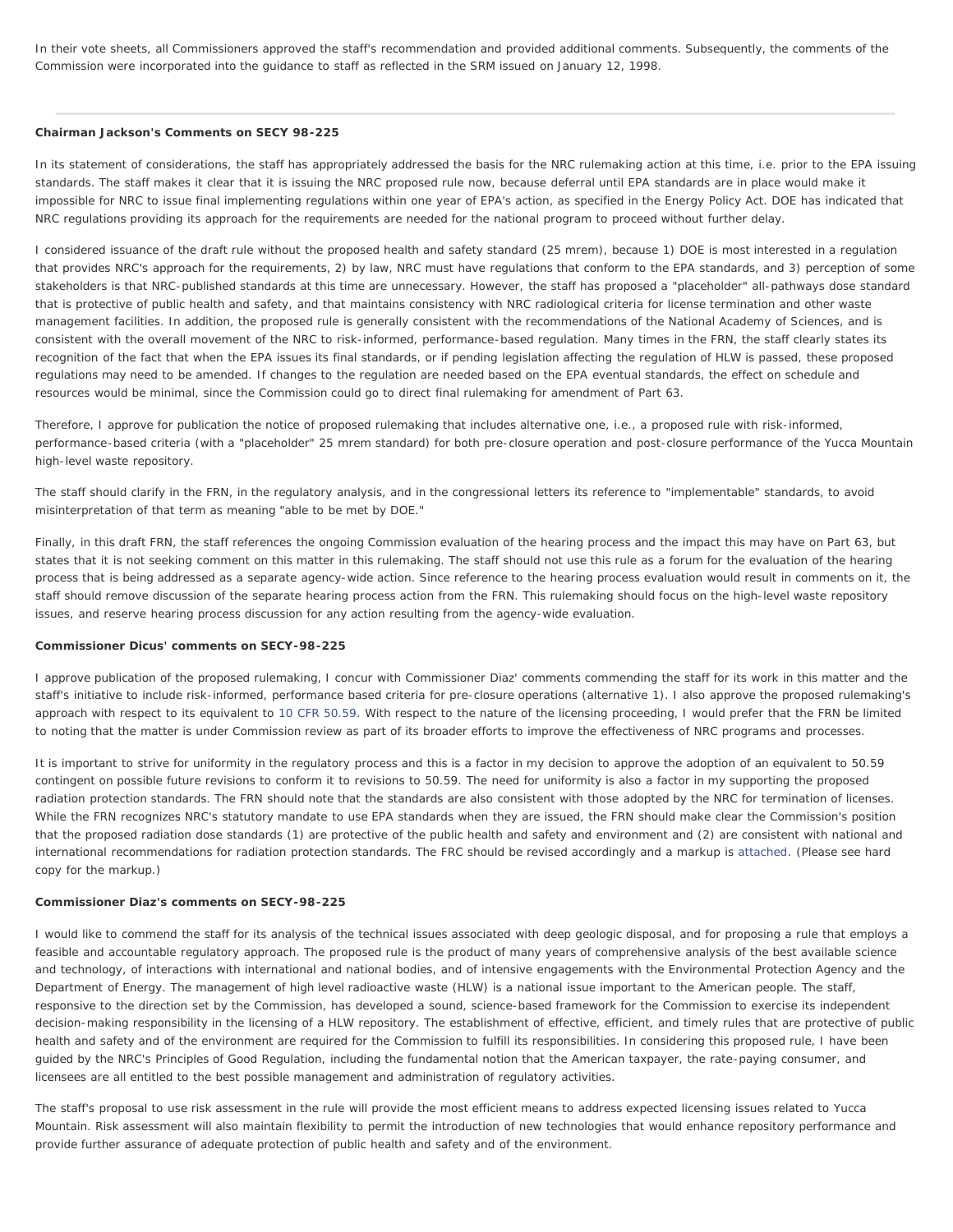In consideration of the above, I approve alternative 1, which contains risk-informed and performance-based criteria for both pre-closure operations and post-closure performance of the Yucca Mountain repository. This decision is made in full recognition of the complexity of the issues associated with this matter, and is consistent with other decisions made during my tenure on the Commission.

Concerning the change process included in the proposed Part 63, I approve this section for publication as a draft, provided that it is made clear in the Federal Register notice that section 63.44 will be modified to be consistent with the final revisions to 10 CFR Part 50.59 that are being developed in response to the [staff requirements memorandum for SECY-98-171.](http://www.nrc.gov/reading-rm/doc-collections/commission/srm/1998/1998-171srm.html)

Finally, I support the statement in the Federal Register notice that the Commission is considering changes to the hearing process, e.g., legislative-style hearings. It is my belief that the mission of the NRC can be carried out efficiently and with respect for the rights of individual Americans while concurrently ensuring adequate protection would be maintained during activities at Yucca Mountain. The Office of General Counsel should develop, for Commission consideration, an informal hearing process for repository licensing, including drafting necessary changes to [10 CFR Part 2](http://www.nrc.gov/reading-rm/doc-collections/cfr/part002/).

### **Commissioner McGaffigan's Comments on SECY-98-225**:

I approve publication of the notice of proposed rulemaking for 10 CFR Part 63 specific to the proposed geologic repository for high-level waste at Yucca Mountain (YM), Nevada. I also commend the staff for meeting an extremely tight schedule for submitting the proposed rule for Commission approval and, in response to recent Commission direction, making the staff paper available on NRC's website. I offer the following comments for the staff's consideration.

### **General Comments:**

I am convinced that now is the most appropriate time for NRC to publish its proposed rule for public comment. NRC clearly has an important statutory role in the development of technical criteria and requirements for the geologic disposal of high-level waste. NRC's role was first defined in the 1982 Nuclear Waste Policy Act and again in the 1992 Energy Policy Act (EnPA). In 1995, the National Academy of Sciences' (NAS) issued its recommendations on the appropriate technical basis for health and safety standards for the YM site, as mandated by the EnPA. The EnPA charged the Environmental Protection Agency (EPA) with promulgating generally applicable standards consistent with the NAS findings and recommendations not later than one year after the NAS report was made available to EPA. EPA is now more than two years overdue in meeting this deadline. The EnPA also charged NRC with promulgating conforming standards consistent with EPA's to be issued one year after EPA's final standards are promulgated. The EnPA in no way prohibits NRC from starting its rulemaking in the absence of EPA standards. Indeed, the time for getting started is now. The Department of Energy (DOE) is facing major milestones and decision turning points in the YM project and DOE has made clear its need for the availability of NRC standards by 2000. In order to meet this schedule and not negatively impact the national waste program, and allow ample opportunity for participation and comment by all stakeholders and other interested parties, NRC must proceed expeditiously with issuance of this rule for public comment. It is through a public process that NRC can ensure the establishment of sound and scientifically defensible standards for YM. Eventually, NRC must make sure that its standards are consistent with whatever standards EPA ultimately issues or Congress ultimately mandates, but that eventual conforming, if needed at all, will go more quickly and easily, if NRC begins its work now.

## **Specific Comments:**

*Use of an all-pathways standard:* I firmly believe that adequate protection of the public is fully afforded by use of an all-pathways expected dose limit of 25 millirem per year to an average member of the critical group. The all-pathways approach is consistent with recommendations of the Congressionallychartered National Council on Radiation Protection (NCRP), the International Commission on Radiation Protection (ICRP), the NAS study on YM, and the most recent House and Senate versions of high-level waste legislation. The all-pathways approach was also supported by the Health Physics Society, the NRC's Advisory Committee on Nuclear Waste, and many commenters during promulgation of NRC's license termination rule (LTR) in 1997. As the staff points out, the 25 millirem per year standard is also consistent with existing requirements for management and disposal of other waste facilities including 10 CFR Parts 61 (low-level waste) and 72 (spent fuel) and EPA's 40 CFR 191 (spent fuel, high-level and transuranic wastes).

*The ground water pathway:* The all-pathways approach fully considers the dose contribution from the groundwater pathway and therefore the need for a single, separate standard for ground water is obviated and cannot be justified on a health and safety or cost-benefit basis. Unlike the Waste Isolation Pilot Plant (WIPP) in New Mexico where the ground water pathway is not an issue, there is potable water at the YM site and therefore, the ground water pathway must be adequately protected. Implementation of an all-pathways approach effects this. Singling out the ground water pathway and applying a more restrictive standard as recommended by EPA has the effect of converting an overall system performance standard in the millirem range to a submillirem standard that may not be implementable at a site with potable water and far exceeds any requirement for public health and safety. Specifically, applying EPA's Maximum Contaminant Level for iodine-129 in ground water, results in an individual dose of approximately 0.2 millirem per year. This dose is extremely small when compared to typical exposures to an individual from various sources of natural background radiation. For example, 0.2 millirem per year is approximately two orders of magnitude smaller than the difference between the individual dose received from natural background when living at sea level versus living at the altitude in the vicinity of YM, and is approximately one twenty-fifth of the average dose from a transcontinental flight. In my opinion, applying a separate ground water standard unnecessarily adds complexity and costs and results in duplication of the all-pathways analysis for no value or health and safety benefit. I do not believe that it is good public policy to expend significant resources to regulate at a level that represents such an extremely low risk to the public.

*"Average member of the critical group" approach:* I fully support the use of the "average member of the critical group" approach. This approach is consistent with the ICRP practice of defining and using a critical group approach based on cautious but reasonable assumptions when assessing individual public exposure from low levels of radiation. It is also consistent with NCRP recommendations, the NAS findings, and it has been adopted by both NRC in its cleanup rule and EPA in its 1994 draft Federal Radiation Protection Guidance for Exposure of the General Public.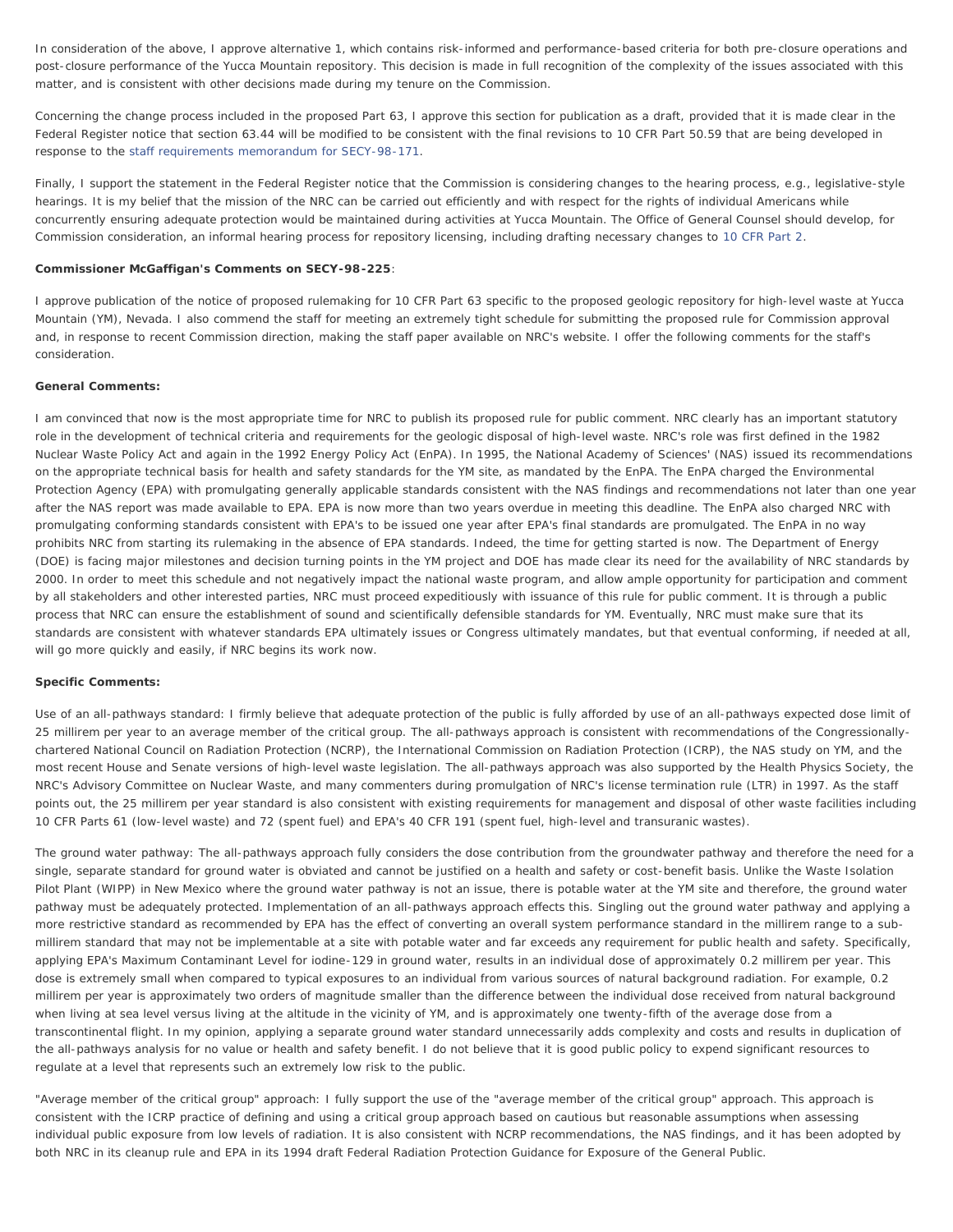*Time of compliance:* I also fully support the proposed time of compliance of 10,000 years since the inherent radiological hazard of spent fuel decreases rapidly and significantly during the initial 10,000 year period (99.9 % of the hazard has diminished at 10,000 years). It is also sufficiently long such that a range of geologic conditions can be assessed during this time period, and EPA has already codified a 10,000-year compliance period in 40 CFR 191 applicable to WIPP.

*Human intrusion*: I look forward to public comments on the proposed stylized human intrusion scenario since certain assumptions could be considered by some to be overly conservative, e.g., borehole drilled through a waste package all the way to the saturated zone. Also, the statements of consideration indicate that DOE is to assume that the borehole is not adequately sealed however, section 63.113 is silent on this issue. These sections need to be made consistent for clarity.

*Changes to the safety program:* It appears that proposed section 63.44 applies a 10 CFR 50.59-like change process to the entire contents of the license application rather than only the Safety Analysis Report (SAR). As a result, implementation of the proposed requirements for Commission approval, reporting and recordkeeping of certain program changes has the potential to be quite burdensome for both the applicant and regulator. Proposed language for Parts 50, 52, and 72 would all suggest that the 50.59-like change process be applied only to the SAR. Also, the staff should consider Commission direction in a staff requirements memorandum dated September 25, 1998 (SECY-98-171) to modify [10 CFR Parts 50,](http://www.nrc.gov/reading-rm/doc-collections/cfr/part050/) [52](http://www.nrc.gov/reading-rm/doc-collections/cfr/part052/) and [72](http://www.nrc.gov/reading-rm/doc-collections/cfr/part072/) to allow minimal increases in the probability of occurrence or consequences of an accident or malfunction of equipment and minimal reduction in the margin of safety without the necessity of submitting a license amendment. The staff should modify section 63.44 to incorporate language equivalent to that proposed for [10 CFR 72.48,](http://www.nrc.gov/reading-rm/doc-collections/cfr/part072/part072-0048.html) including making conforming changes to sections 63.44 and 63.46 to eliminate the concept of an "unreviewed safety question."

*The Federal Register notice:* Like the recent proposed rulemaking package on Part 35, the staff should consider consolidating all the questions soliciting public comment located throughout the FRN into one section for ease of the reader. The questions should not necessarily be removed from their respective subject areas so as to keep them in context.

Specific edits on the Federal Register notice, press release and letters to Congress are indicated on the attached pages.

# **The Hearing Process:**

In the HLW context we have an opportunity to take decisive steps toward more open, less formal, hearings, for both construction authorization and licensing to receive and possess waste. No statute dictates what sorts of hearings we have in these two contexts, and no tradition of formal hearings carries an inertial force against needed change. To the contrary, EPA's non-adjudicatory handling of the Waste Isolation Pilot Project is a precedent for change.

Although Part 2 Subpart J, which covers hearings on an application for a license to receive and possess waste, is a well-considered set of regulations, with many of the virtues praised in our recent Policy Statement on Adjudications, proceedings under Subpart J are still formal. As the SECY paper notes, cross-examination is said to be a virtue of formal hearings. While it may have its uses, it is strikingly enough not a widely valued tool in technical and scientific professions, where inquiry and sustained questioning are nonetheless crucial. Our procedures, whether in hearings or in the staff's reviews of the application, should leave plenty of room for inquiry and questioning; but it is not clear that those procedures must leave room for cross-examination, which is a specialized form of questioning that has evolved within the contentious, but not always inquiring, atmosphere of the courts.

Doing away with the unnecessary trappings of trial is not enough, however. I have argued before that formal processes are too restrictive as to who may speak, where they may speak, what they may say, and how they may say it. It will not be enough to make hearings less formal. We must also make them more open. I focus here on one aspect of openness, namely, standing. If we make the two repository hearings less formal but retain current formal standing requirements, which are essentially those of Part 2 Subpart G for formal hearings, we will have succeeded in ruling out as interveners organizations that do not have a base near the repository or do not have the time for a trial (UCS, NRDC, and Public Citizen among them), but who nonetheless might make a contribution to the technical and policy discussions involved in the licensing of the repository. I have said before that we should look to legislative hearings as one model for informal hearings. It is common in legislative hearings for relatively disinterested but nonetheless expert persons to participate. Contrast that with the approach that is too often taken in formal hearings, where the party must always be interested and is sometimes very inexpert. The advantages of formality are not obvious in such cases.

I believe that the Federal Register notice in which the proposed Part 63 is published should say that the Commission's present inclination is to conduct rulemaking that would provide for informal hearings for both authorization of construction and licensing of receipt and possession of waste. Attached is one way of saying that.

<span id="page-3-0"></span>I would also direct OGC to develop a proposed rule for informal hearings for both of these stages. Because the licensing process for the HLW repository is broken into stages and opportunity for hearings attach to more than one of the stages, the proposed rule should include, among other things, some provision that gives the appropriate degree of finality to decisions made in earlier hearings. For example, such a provision might say that issues that were, or could have been, litigated and resolved in a hearing on construction authorization would be revisited only if significant new information that could alter the original findings was brought forward. The same provision could also say, drawing on 10 CFR 52.103(c), that only the Commission had the authority to reopen an issue. The provision might also say under what circumstances, if any, operation could go forward while the original finding was being revisited.